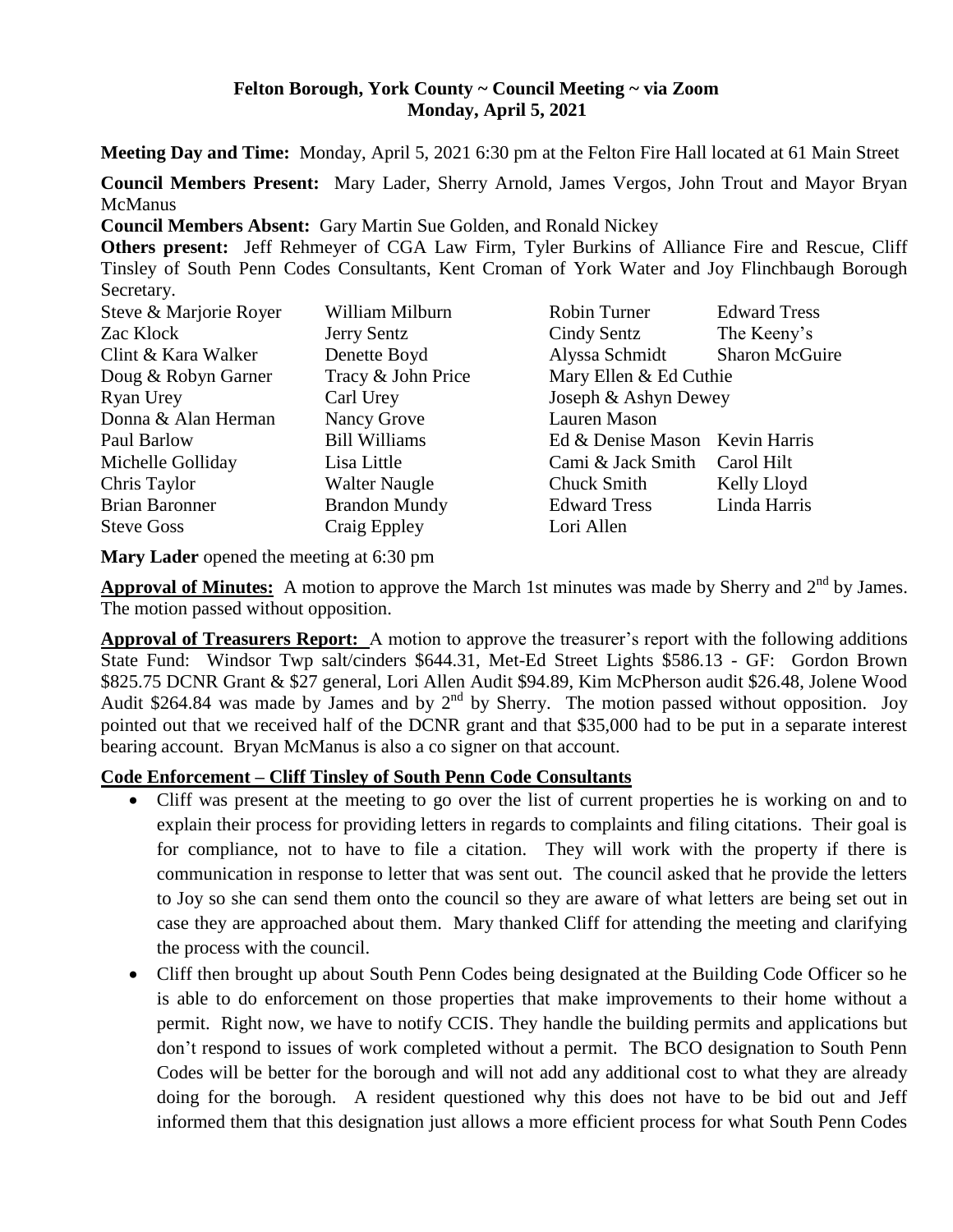is already doing and there are very few companies out there that do this work. A resident questioned why you need a permit to do work on your home. Cliff responded to the residents that it is a State Law that any improvements to a home have to be compliant with the Uniform Construction Code regulations which provide for safety measures in construction. If a resident does work without a permit and then tries to sell the home they can be held liable for the work that was completed. A motion to approve South Penn Code Consultants to be the borough's Building Code Officer was made by Sherry and  $2<sup>nd</sup>$  by James. John Trout was opposed but the motion carried due to having 3 yeses to the motion. Cliff left the meeting at 6:55 pm.

## **Called to be on the Agenda:**

- **Jerry Sentz** called to be on the agenda. He took flyers around town to let everyone know about tonight's meeting. Jerry wants to know what is the percentage for those that don't have water and is there a law that says the borough is responsible for providing water to its residents. Jeff informed Jerry that the Borough Code allows for the borough to vote to install public water and it does not have to be a majority of the residents in favor of it.
- **Edward Tress** asked why the survey was only sent out the High Street residents and then when it was questioned it was sent out to everyone. Joy said the council wanted to check back in with the High Street residents because that is where the issue started and to find out what their current situation is. It was then decided to survey the whole borough again. The results are all being tabulated together.
- **Robin Turner** stated that she bought her home in 2006 and ran out of water the first day she moved in. She now has 3 wells and nowhere else to drill. One well is 400' deep and the other is 500' deep and so full of iron that she can't use it because she doesn't have enough water to back wash the system. She cannot sell her home; she can only rent to her son. She has no other options other than public water.
- There were numerous comments against public water and the borough's continued discussions on it.
- **Mary Lader,** council Vice President, made note that there has been no vote on public water because they are still are undecided as what to do.
- **Chris Taylor** said the borough's sewer bill is too high already and then to add another one on top of it is not necessary.
- **Daniel Keeny** said the wording on the survey should have been written differently.
- **Cami Smith** asked who on council would be affected by public water and where the lines would be run.
- **Joy, borough secretary,** mentioned that York Water has said it would go throughout the whole borough. The mandatory connection would be for those within 150' of the public water main.
- **Denette Boyd** said that it is the homeowner's responsibility, not the borough.
- **Steven Goss** said the council's duty is to serve everyone in the borough and the majority is saying no to public water.
- **Mary Lader,** council Vice President, thanked everyone for their comments and for coming to the meeting. The council is looking to make the best decision for everyone in the borough.

## **Solicitor:**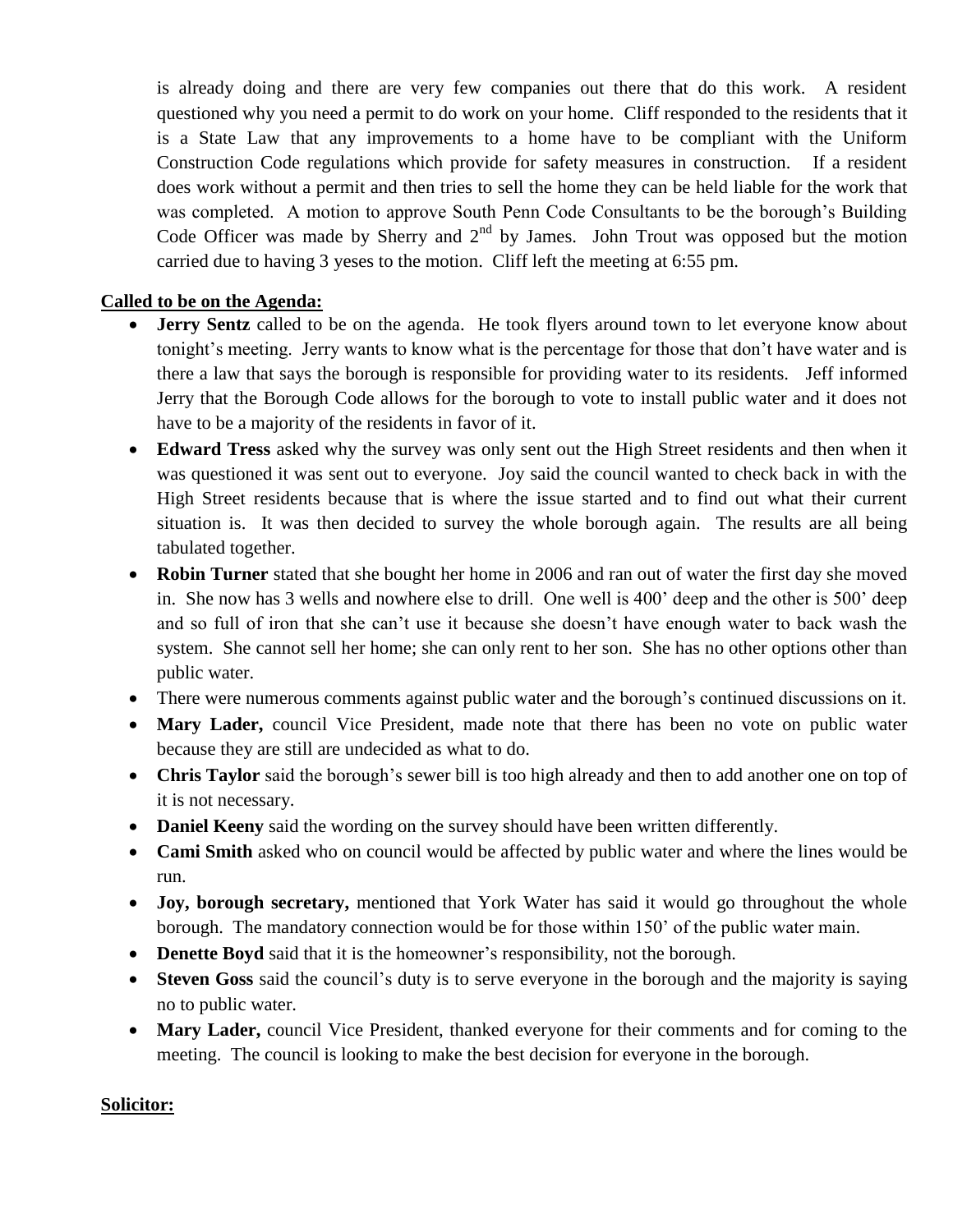- **Public Water** Jeff discussed with the council that if public water were to go in, it would be for all homes that are within 150' of the water main that is a state law. Jeff has also asked Kent for a draft agreement so the council has an idea of what that would look like. The council votes whether the vote affects you or not, you can abstain from voting if you want to.
- **DCNR Grant** Jeff is reviewing the bid specifications that were submitted to him for review as per the grant agreement.
- **Collection Report** Jeff provided the council with an updated collection report. There are no accounts that need any action at this time.

# **Alliance Fire and Rescue –** Tyler Burkins

- Tyler Burkins presented the monthly reports for the Alliance Fire and Rescue. In March there were a total of 71 calls of which 1 was in Felton Borough.
- The new ladder truck is going back to the manufacturer for some issues
- The 2 new duties trucks have arrived. The expedition, explorer and Crown Vic have all been sold.
- Trainings and meetings are ongoing but fundraising is still on hold.
- They are renting all 3 halls
- Nothing on Felton Day at this time

# **Engineer** – Report

• **DCNR Playground Grant** – Bryon submitted the bid specification to Jeff for review before it is given to DCNR for their review.

### **Old Business:**

- **Public Water**  was discussed earlier in the meeting.
	- $\circ$  Responses to 2nd survey an updated listing of the 1<sup>st</sup> survey vs. the 2<sup>nd</sup> survey was given to all the council members.
- **DCNR Playground Grant** Joy provided the council with all the quotes on the playground equipment which are as follows:
	- o Playworld Challenger Play structure, installation, border timbers, installation of border timbers and wood fiber wood carpet: \$49,142.
	- o Swingset structure, installation, border timber, installation of border timber, wood fiber wood carpet \$8,824
	- o Cedar Forest Shelter package 20 x 28 structure \$13,900. Bidding the installation of the structure.

We are not ready to purchase yet but when the timeline is set and we need to purchase, it will take about 4-6 weeks for delivery. A motion to approve these quotes by George Ely and Associates under the state Costars contract was made by John and  $2<sup>nd</sup>$  by James. The motion passed without opposition.

- **Audit has been submitted** Audit was finished and submitted. It is off by \$164.01 but after numerous hours by Joy and the auditors the error could not be found and it had to be submitted. It seems to be on the sewer from the sale.
- Website Joy did not have enough time to start on the website due to all the time working on the audit this month.

## **New Business:**

- **Ambulance Report –** There were 5 calls in January and 1 call in February.
- **Stewartstown Borough Fire Police Request**  Stewartstown Borough has requested the assistance of the Alliance Fire and Rescues fire police for the following events: Fire works